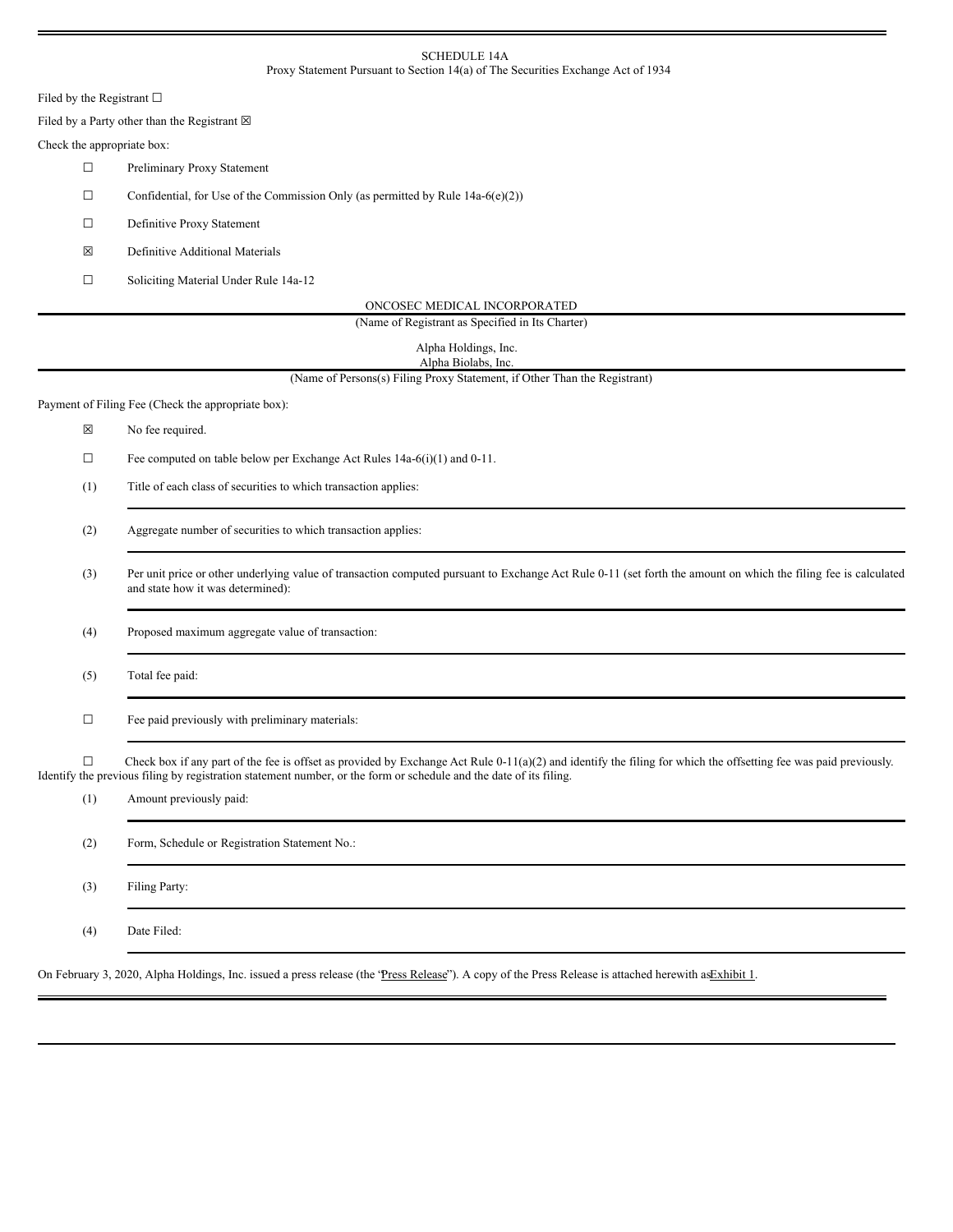# **Alpha Holdings Urges OncoSec Stockholders to Vote Against China Grand Takeover on BLUE Proxy Card Only**

#### *Questions Entrenched OncoSec Board and Management's Rejection of Alpha's Superior Of er*

#### *Cautions OncoSec Stockholders Not to Be Deceived by Company's Distortions and Manipulations*

#### Reminds OncoSec Stockholders that \$4.50 per Share from China Grand is Not Guaranteed and that Alpha's Interests Are Aligned with Theirs

#### February 03, 2020 09:48 AM Eastern Standard Time

SEONGNAM, South Korea--(BUSINESS WIRE)--Alpha Holdings, Inc. (KOSDAQ: 117670) ("Alpha"), the largest stockholder of OncoSec Medical Incorporated (NASDAQ: ONCS) ("OncoSec"), with an approximate 15.1% ownership stake, today issued the following letter to OncoSec stockholders regarding OncoSec's rejection of Alpha's renewed binding term sheet, which detailed a superior financing proposal that would have delivered \$39.3 million of value compared with the \$30 million China Grand Takeover Proposal,<sup>1</sup> including the opportunity for stockholders to receive a cash premium for 35% of OncoSec shares through a tender offer of \$2.50 per share.

"Only by voting the blue card against the China Grand Takeover can we send Dan O'Connor packing and bring value to this company

February 3, 2020

Dear Fellow OncoSec Stockholders:

With OncoSec's Special Meeting fast approaching, it's time to get serious about the options before you.

OncoSec's rationale for rejecting our proposal is absurd and shows just how far this Board is willing to go to protect an inferior transaction that we believe is**not** in your interest.

Alpha is offering **MORE total value and IMMEDIATE CASH**to stockholders. And what does OncoSec's leadership do? They rejected Alpha's binding term sheet and let our renewed proposal expire without even discussing it with Alpha.

Ask yourself, does rejecting a binding proposal that offered 31% more value to stockholders, including a cash premium, seem like an appropriate exercise of the Board's fiduciary duty to its stockholders?

#### *Do Not Be Deceived by the Scare Tactics Being Employed by OncoSec's Entrenched Board and Management Team*

OncoSec's entrenched Board and Management have questioned Alpha's motives in renewing our superior financing proposal. Our motive is simple: to give OncoSec stockholders an alternative to consider and compare against the onerous terms of the China Grand Takeover. As OncoSec's largest stockholder, Alpha's interests are perfectly aligned with other stockholders and Alpha has been very clear that we have taken this action becausewe believe OncoSec needs new leadership.

### Do Not be Manipulated into Approving the China Grand Takeover Because Dan O' Connor Says OncoSec Will "Run Out of Cash" If You Don't

If OncoSec is in danger of "running out of cash" it's because of Dan O'Connor's poor management. This is yet another reason management should go, and the best course of action is for stockholders to vote AGAINST the China Grand Takeover Proposal on the BLUE card so that the transaction can be blocked. Only then will Dan O'Connor and the rest of OncoSec's leadership realize that they should have seriously considered Alpha's offer, which would have provided OncoSec with \$30 million of additional funding. There is no circumstance under which Alpha would allow OncoSec to "run out of cash" because Alpha has the most to lose if that were to happen.

#### Do Not Be Deceived by OncoSec's Efforts to Create the Impression that They Have Set a "Floor" for the Company's Stock Price.

OncoSec not only has spurned our offer without discussion, but it continues to tout a so-called \$4.50 "option" held by China Grand as a tangible benefit to you. Here is why we believe you should **not** rely on the \$4.50 per share "option" when you vote:

- China Grand has no obligation to make a \$4.50 per share offer.
- Granting an "option to make an offer"<sup>2</sup> is by definition meaningless. Anyone can make an offer at any time.
- Nothing prohibits China Grand from making offers to acquire OncoSec at less than \$4.50 per share and it is free to do so at any time.
- OncoSec has no obligation to accept an offer even if China Grand made one. OncoSec's proxy clearly states "[t]his purchase option does not create an obligation on the part of the Company to accept the exercise of the option...".<sup>3</sup>

<sup>2</sup> See OncoSec proxy at 24.

<sup>3</sup> See OncoSec proxy at 24.

<sup>&</sup>lt;sup>1</sup> "China Grand" refers collectively to China Grand Pharmaceuticals and Healthcare Holdings ("CGP") and Sirtex Medical US Holdings, Inc. ("Sirtex"), an affiliate of GCP.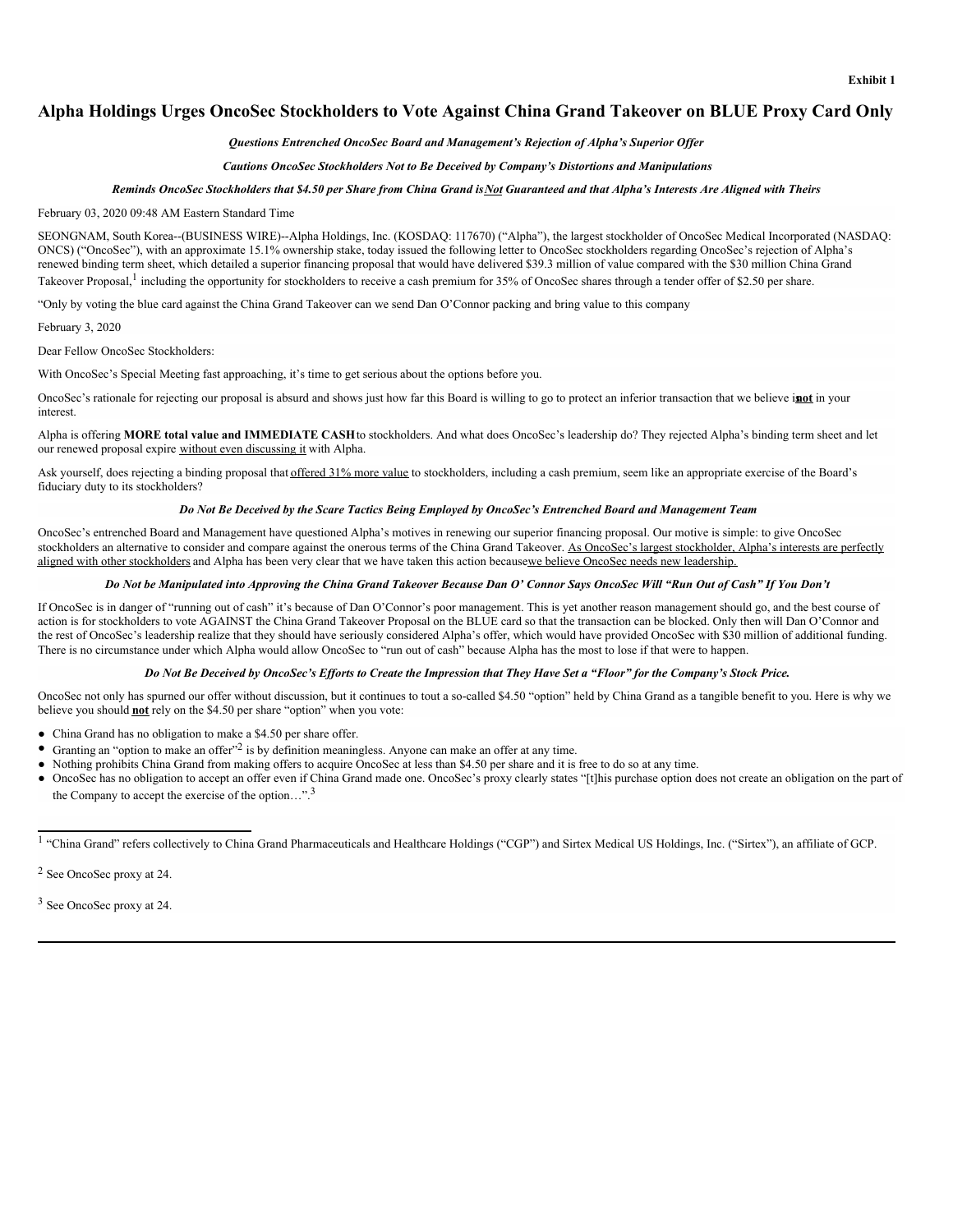- The "option" expires in one year. If the China Grand Takeover is approved, in a year OncoSec's current stockholders will be minority owners in a company controlled by China Grand and China Grand has no obligation to buy them out at a premium or at all.
- China Grand would have NO incentive to buy additional shares at a premium. Why would they? If OncoSec shares remain below \$4.50, China Grand's incentive would be to let the option expire. After one year, they can offer any price they want or nothing at all.

We believe this entire notion is a fantasy: if Dan O'Connor is still running the company in a year and the stock is trading below \$4.50 per share, ask yourself: Why would China Grand buy shares at a premium when they could simply wait until the year expires and "offer to acquire" the shares at market price?

#### ONLY BY VOTING THE BLUE CARD AGAINST THE CHINA GRAND TAKEOVER CAN WE SEND DAN O'CONNOR PACKING AND BRING VALUE TO **THIS COMPANY**

### It Is Not Too Late for Stockholders Who Oppose the China Grand Takeover to Influence the Outcome of the Stockholder Vote at the Special Meeting of Stockholders on *February 7, 2020*

# **\*\*\*PLEASE VOTE THE BLUE CARD ONLY\*\*\***

# **\*\*\*ANY VOTE ON THE WHITE CARD MAY HELP THE CHINA GRAND TAKEOVER\*\*\***

In order to have a valid vote at the Special Meeting, a majority of OncoSec's shares must be voted – otherwise OncoSec does not have**a quorum**. Without a quorum, OncoSec cannot proceed with the China Grand Takeover. Your vote on the white card – even if it is "AGAINST" the transaction – counts towards the quorum and therefore helps the China Grand Takeover.

- The most important thing you can do right now is to VOTE ON THE BLUE PROXY CARD "AGAINST" the China Grand Takeover Proposal.
- **DO NOT VOTE ON THE WHITE PROXY CARD**. Simply discard any WHITE proxy card you may receive from OncoSec.
- If you already have voted AGAINST the China Grand Takeover on the WHITE proxy card and support Alpha's efforts to block the transaction, **YOU MUST SWITCH TO THE BLUE PROXY CARD**.
- Contact Okapi Partners at (888) 785-6617 or your broker if you need assistance voting on the BLUE proxy card.

#### **About Alpha Holdings, Inc.**

Alpha Holdings, Inc. is a top-ranked Korean company engaged in the design-development service and manufacturing of system semiconductors, biotechnologies and thermal compound materials. The company, formerly known as Alpha Chips Corp., is headquartered in Seongnam, South Korea and was founded in 2002. Alpha is listed on the KOSDAQ Market.

#### **Forward-Looking Statements**

All statements contained in this press release that are not clearly historical in nature or that necessarily depend on future events are "forward-looking statements," which are not guarantees of future performance or results, and the words "anticipate," "believe," "expect," "potential," "could," "opportunity," "estimate," "plan," and similar expressions are guarantees of future performance or results generally intended to identify forward-looking statements. The projected results and statements contained in this press release that are not historical facts are based on current expectations, speak only as of the date of this press release and involve risks that may cause the actual results to be materially different. In light of the significant uncertainties inherent in the forward-looking statements, the inclusion of such information should not be regarded as a representation as to future results. Alpha Holdings disclaims any obligation to update the information herein and reserves the right to change any of its opinions expressed herein at any time as it deems appropriate. Alpha Holdings has not sought or obtained consent from any third party to use any statements or information indicated herein as having been obtained or derived from statements made or published by third parties.

Any future acquisition by Alpha of securities of OncoSec would be subject to customary closing conditions including: the completion of satisfactory due diligence, the entry into mutually agreeable definitive agreements, the absence of any material adverse changes in OncoSec's business and other conditions that Alpha deems reasonable under the circumstances.

## **ADDITIONAL INFORMATION AND WHERE TO FIND IT**

THIS COMMUNICATION IS BEING MADE IN CONNECTION WITH A SOLICITATION OF PROXIES BY ALPHA HOLDINGS, INC. IN RESPECT OF THE PROPOSED TRANSACTION BETWEEN ONCOSEC MEDICAL INCORPORATED ("ONCOSEC") AND DECADE DEVELOPMENTS LIMITED, A DIRECT, WHOLLY-OWNED SUBSIDIARY OF CHINA GRAND PHARMACEUTICAL AND HEALTHCARE HOLDINGS LIMITED ("CGP"), AND SIRTEX MEDICAL US HOLDINGS, INC. ONCOSEC HAS SCHEDULED A SPECIAL MEETING OF STOCKHOLDERS (THE "SPECIAL MEETING") IN CONNECTION WITH THE PROPOSED TRANSACTION. ALPHA HOLDINGS, INC. HAS FILED A DEFINITIVE PROXY STATEMENT ON SCHEDULE 14A WITH THE SECURITIES AND EXCHANGE COMMISSION (THE "SEC") IN CONNECTION WITH THE SOLICITATION OF PROXIES FOR THE SPECIAL MEETING. STOCKHOLDERS OF ONCOSEC ARE ADVISED TO READ ALPHA HOLDING'S DEFINITIVE PROXY STATEMENT (INCLUDING ANY AMENDMENTS OR SUPPLEMENTS THERETO) AND OTHER DOCUMENTS FILED WITH SEC BY ALPHA WHEN THEY BECOME AVAILABLE BECAUSE THEY WILL CONTAIN IMPORTANT INFORMATION, INCLUDING INFORMATION RELATING TO THE PARTICIPANTS IN SUCH PROXY SOLICITATION. THE DEFINITIVE PROXY STATEMENT AND FORM OF "BLUE" PROXY CARD ARE AVAILABLE AT NO CHARGE AT THE SECURITIES AND EXCHANGE COMMISSION'S WEBSITE AT HTTP://WWW.SEC.GOV.